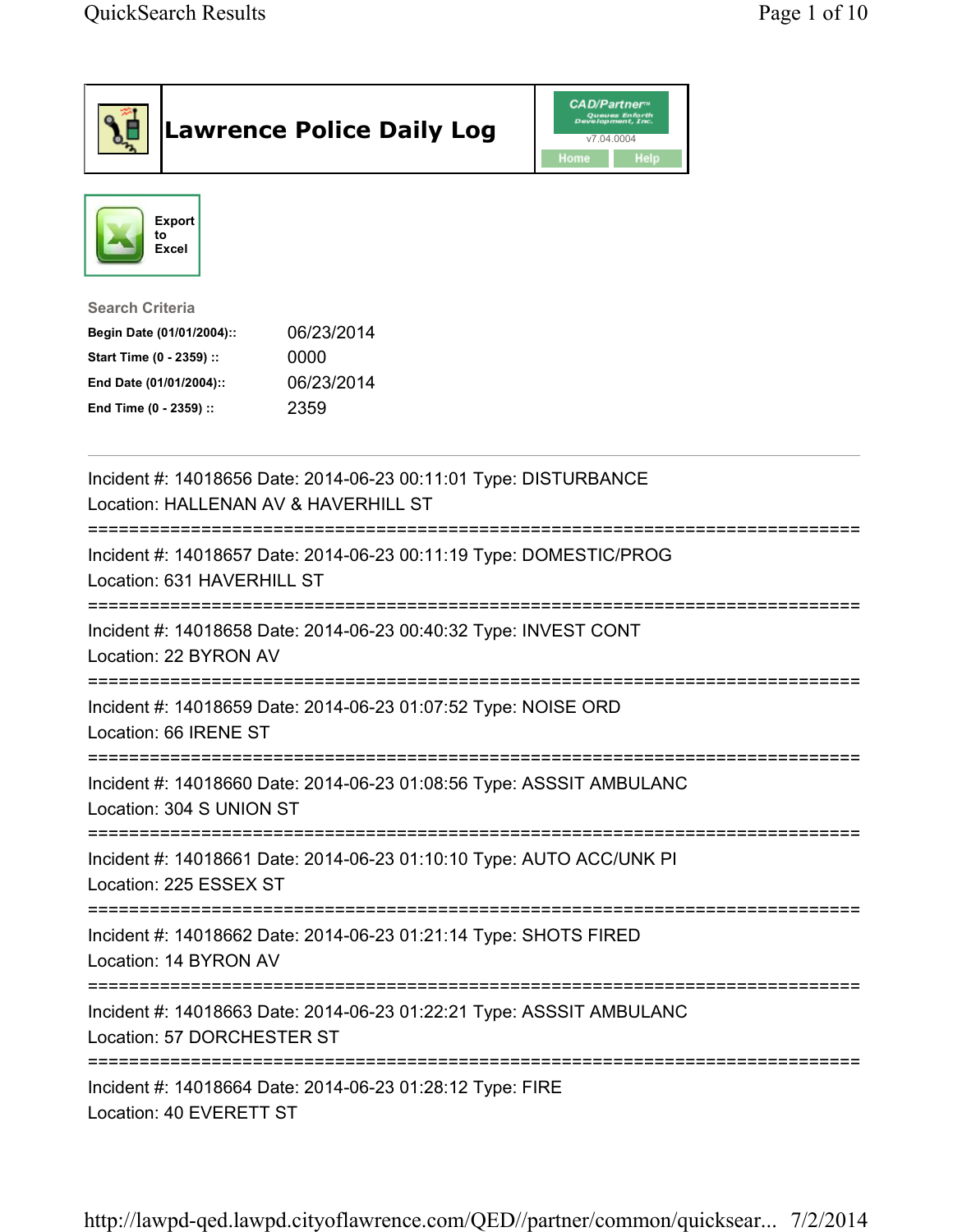| Incident #: 14018665 Date: 2014-06-23 01:38:01 Type: WOMAN DOWN<br>Location: 376 BROADWAY<br>============================                 |
|-------------------------------------------------------------------------------------------------------------------------------------------|
| Incident #: 14018666 Date: 2014-06-23 01:40:52 Type: FIGHT<br>Location: JAVIER'S PLACE / 245 LAWRENCE ST                                  |
| Incident #: 14018667 Date: 2014-06-23 01:42:17 Type: DOMESTIC/PROG<br>Location: 22 BYRON ST<br>=====================================      |
| Incident #: 14018668 Date: 2014-06-23 02:12:04 Type: SUS PERS/MV<br>Location: WALGREENS / 220 S BROADWAY                                  |
| =====================================<br>Incident #: 14018669 Date: 2014-06-23 02:37:15 Type: DOMESTIC/PROG<br>Location: 572 ESSEX ST #6B |
| Incident #: 14018670 Date: 2014-06-23 02:43:32 Type: FIRE WORKS<br><b>Location: HOLLY ST</b>                                              |
| Incident #: 14018671 Date: 2014-06-23 02:57:49 Type: SUS PERS/MV<br>Location: 22 BRYON AV                                                 |
| Incident #: 14018672 Date: 2014-06-23 03:05:08 Type: HIT & RUN M/V<br>Location: MARKET ST & S UNION ST                                    |
| Incident #: 14018673 Date: 2014-06-23 03:38:38 Type: DISTURBANCE<br>Location: 43 MYRTLE ST                                                |
| Incident #: 14018674 Date: 2014-06-23 03:41:11 Type: DISTURBANCE<br>Location: 22 BYRON AV                                                 |
| Incident #: 14018675 Date: 2014-06-23 03:42:11 Type: NOISE ORD<br>Location: 29 WASHINGTON ST                                              |
| Incident #: 14018676 Date: 2014-06-23 03:42:14 Type: DISORDERLY<br>Location: 29 WASHINGTON ST                                             |
| Incident #: 14018677 Date: 2014-06-23 04:36:31 Type: TOW/REPOSSED<br>Location: 77 DIAMOND ST                                              |
| Incident #: 14018678 Date: 2014-06-23 06:06:31 Type: ALARMS<br>Lootion: 00 CADEIELD CT                                                    |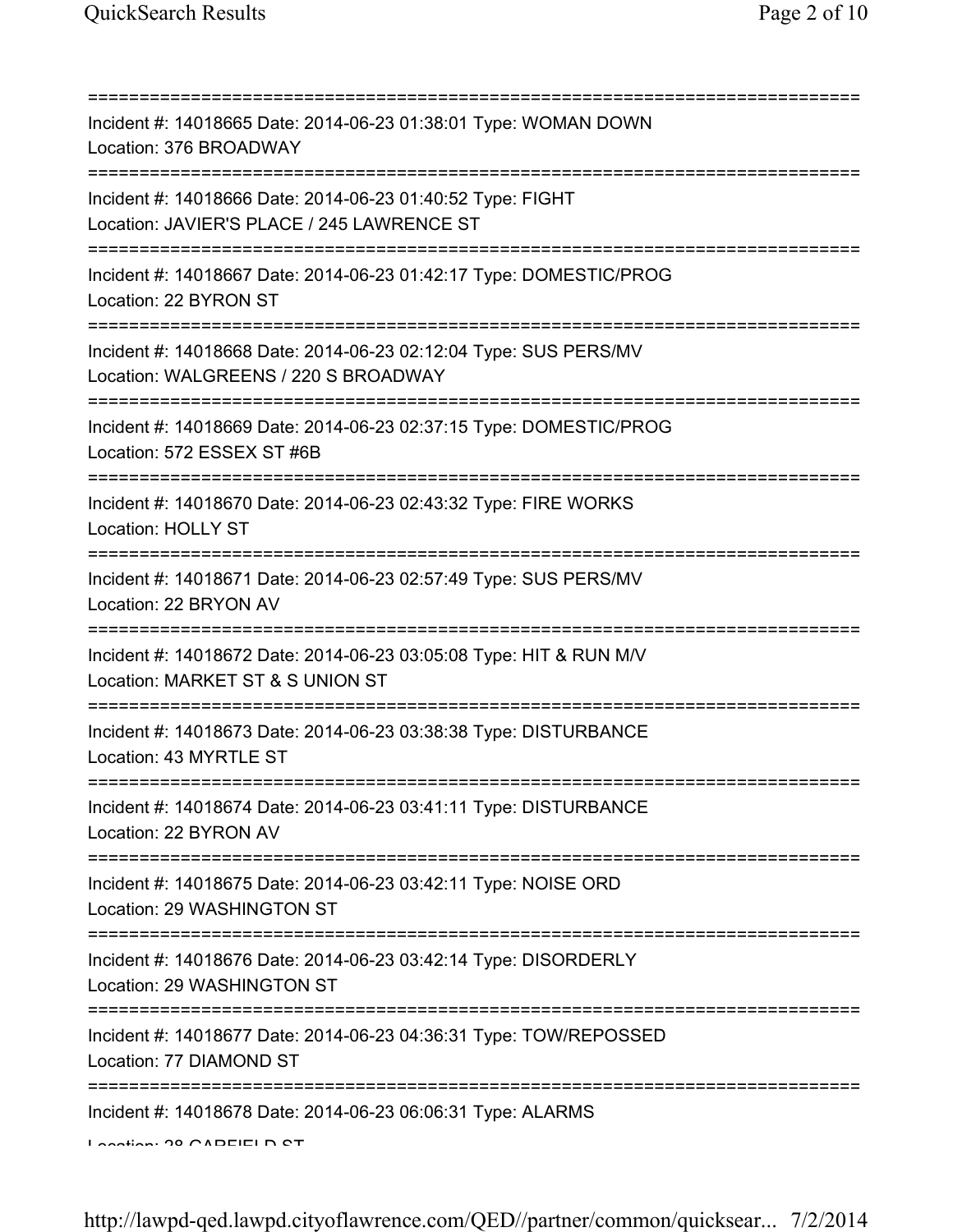| Incident #: 14018679 Date: 2014-06-23 06:52:16 Type: TRESPASSING<br>Location: 1 TREMONT ST<br>;==================================== |
|-------------------------------------------------------------------------------------------------------------------------------------|
| Incident #: 14018680 Date: 2014-06-23 07:14:58 Type: PARK & WALK<br>Location: 205 BROADWAY<br>--------------------------------      |
| Incident #: 14018681 Date: 2014-06-23 07:28:38 Type: MV/BLOCKING<br>Location: NESMITH ST & TEXAS AV                                 |
| Incident #: 14018682 Date: 2014-06-23 07:32:58 Type: ALARMS<br>Location: 365 ESSEX ST                                               |
| Incident #: 14018683 Date: 2014-06-23 07:53:51 Type: LARCENY/PAST<br>Location: 141 AMESBURY ST #207                                 |
| Incident #: 14018684 Date: 2014-06-23 08:06:25 Type: MEDIC SUPPORT<br>Location: 111 MARKET ST FL 2                                  |
| Incident #: 14018685 Date: 2014-06-23 08:41:52 Type: TOW OF M/V<br>Location: TRESPASS TOW / 469 S BROADWAY                          |
| ;========================<br>Incident #: 14018686 Date: 2014-06-23 09:28:03 Type: SUS PERS/MV<br>Location: 90 GREENFIELD ST         |
| Incident #: 14018687 Date: 2014-06-23 09:31:07 Type: AUTO ACC/NO PI<br>Location: 30 BRADFORD ST                                     |
| Incident #: 14018688 Date: 2014-06-23 09:32:11 Type: STOL/MV/PAS<br>Location: 608 S UNION ST                                        |
| ;====================================<br>Incident #: 14018689 Date: 2014-06-23 09:47:33 Type: MISSING PERS<br>Location: 329 HIGH ST |
| Incident #: 14018690 Date: 2014-06-23 09:50:22 Type: SUS PERS/MV<br>Location: BRADFORD ST & BROADWAY                                |
| Incident #: 14018692 Date: 2014-06-23 10:09:03 Type: INVESTIGATION<br>Location: 3 SUMMIT AV                                         |
| Incident #: 14018691 Date: 2014-06-23 10:12:49 Type: SUS PERS/MV                                                                    |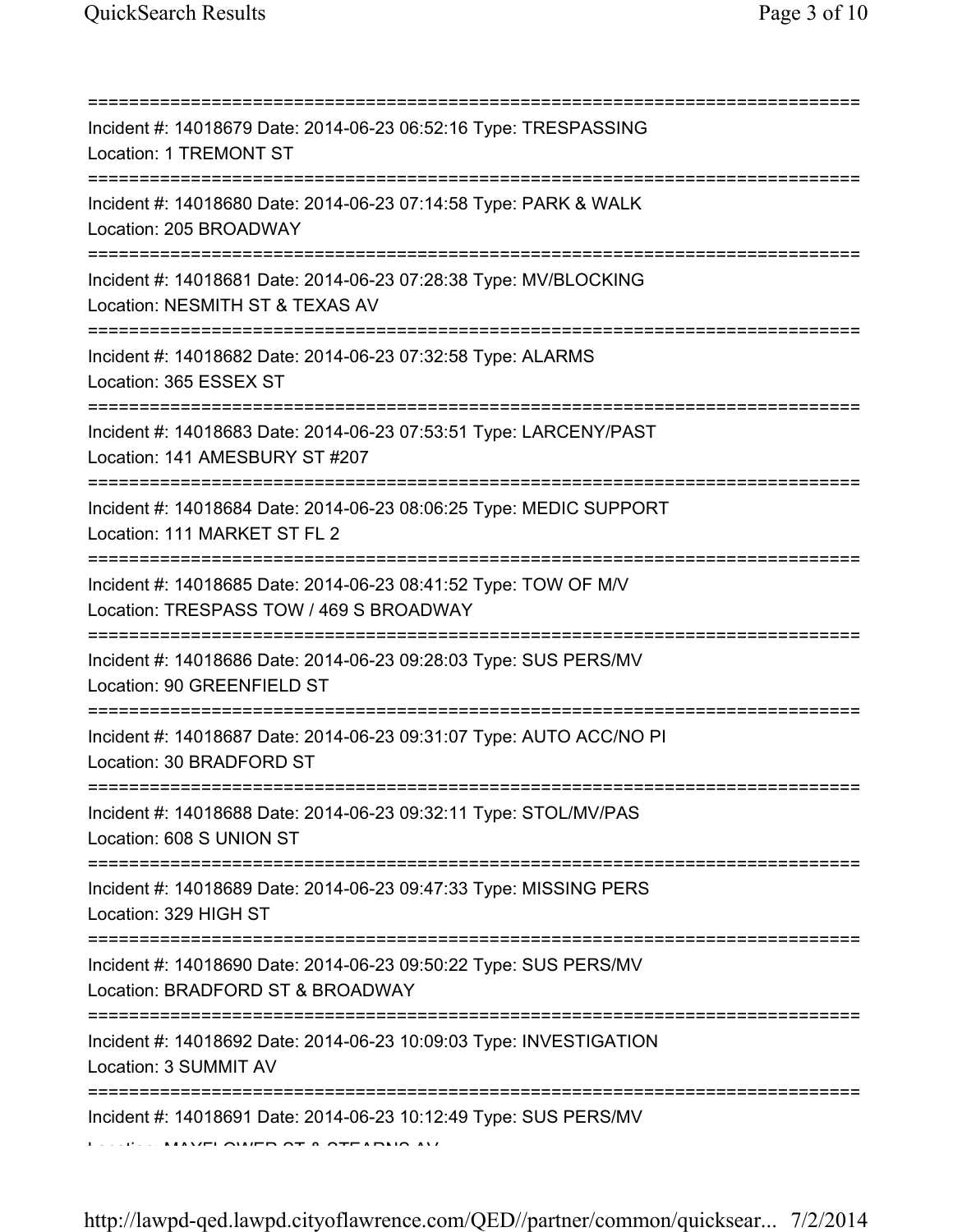Location: 19 PILGRIM RD

=========================================================================== Incident #: 14018693 Date: 2014-06-23 10:18:30 Type: MAL DAMAGE Location: 70 MILTON ST FL 2ND =========================================================================== Incident #: 14018694 Date: 2014-06-23 10:24:00 Type: PARK & WALK Location: BRADFORD ST & BROADWAY =========================================================================== Incident #: 14018695 Date: 2014-06-23 10:35:01 Type: MAN DOWN Location: 218 BROADWAY =========================================================================== Incident #: 14018696 Date: 2014-06-23 10:45:15 Type: AUTO ACC/NO PI Location: CANAL ST & UNION ST =========================================================================== Incident #: 14018697 Date: 2014-06-23 10:57:00 Type: ALARM/BURG Location: 4 TOWER HILL ST =========================================================================== Incident #: 14018698 Date: 2014-06-23 10:57:22 Type: ALARM/BURG Location: 20 COMMON ST =========================================================================== Incident #: 14018699 Date: 2014-06-23 10:58:53 Type: AUTO ACC/UNK PI Location: ELKS LODGE / 652 ANDOVER ST =========================================================================== Incident #: 14018700 Date: 2014-06-23 11:03:05 Type: TOW OF M/V Location: 42 FRANKLIN ST =========================================================================== Incident #: 14018701 Date: 2014-06-23 11:06:01 Type: CK WELL BEING Location: 237 JACKSON ST #4 FL 2 =========================================================================== Incident #: 14018702 Date: 2014-06-23 11:11:49 Type: PARK & WALK Location: S UNION ST & SALEM ST =========================================================================== Incident #: 14018703 Date: 2014-06-23 11:21:03 Type: PARK & WALK Location: BRADFORD ST & BROADWAY =========================================================================== Incident #: 14018704 Date: 2014-06-23 11:29:02 Type: B&E/PROG Location: 27 CAMDEN ST FL 2 =========================================================================== Incident #: 14018705 Date: 2014-06-23 11:34:38 Type: SUICIDE ATTEMPT Location: BROADWAY & TREMONT ST =========================================================================== Incident #: 14018706 Date: 2014-06-23 11:37:38 Type: ALARM/BURG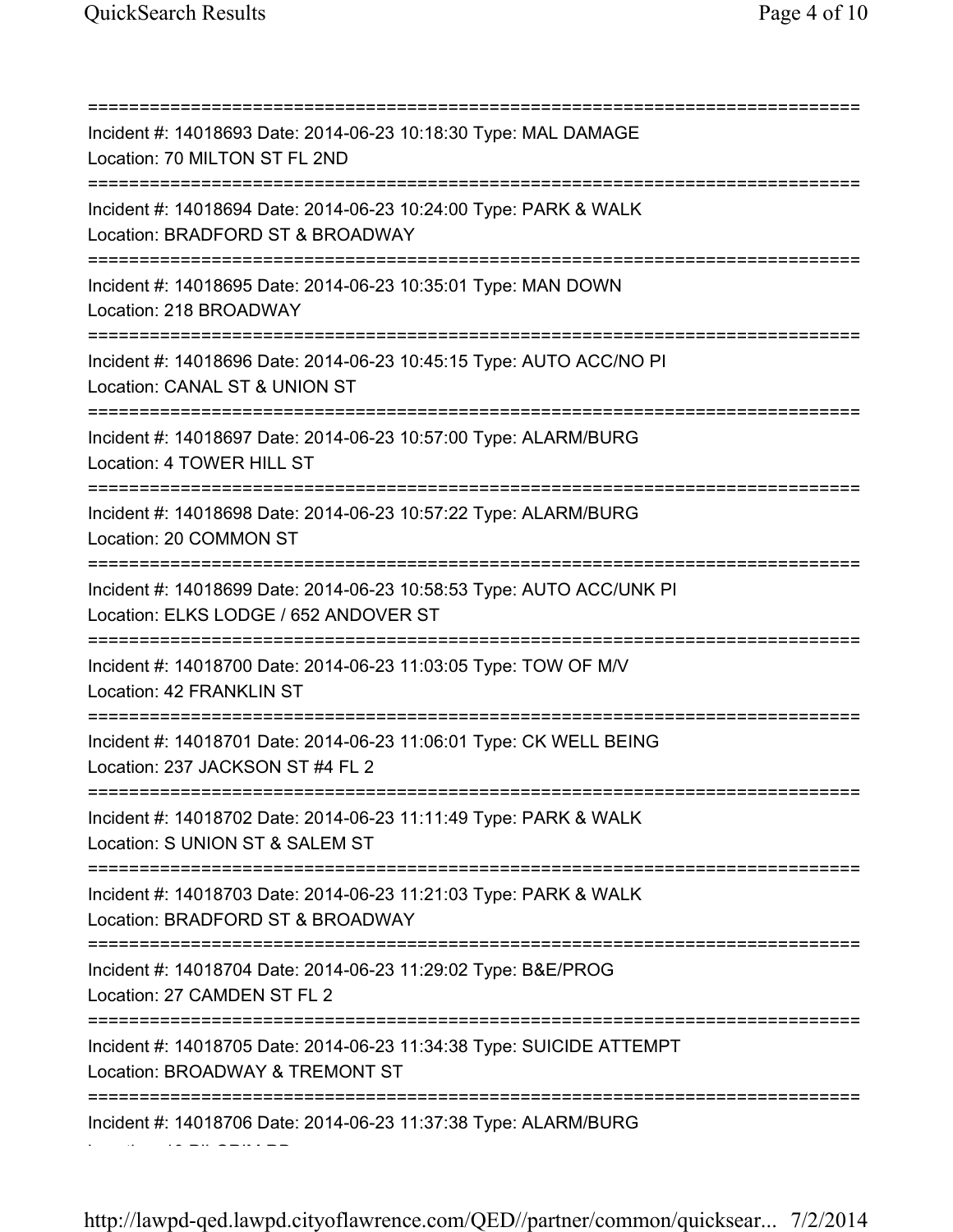=========================================================================== Incident #: 14018707 Date: 2014-06-23 11:43:03 Type: HIT & RUN M/V Location: 180 COMMON ST =========================================================================== Incident #: 14018708 Date: 2014-06-23 11:45:39 Type: WIRE DOWN Location: 46 STAFFORD ST =========================================================================== Incident #: 14018709 Date: 2014-06-23 12:00:06 Type: LARCENY/PAST Location: 700 ESSEX ST =========================================================================== Incident #: 14018710 Date: 2014-06-23 12:22:34 Type: DOMESTIC/PAST Location: 5 SULLIVAN AV =========================================================================== Incident #: 14018711 Date: 2014-06-23 12:46:40 Type: TOW OF M/V Location: 56 SPRINGFIELD ST =========================================================================== Incident #: 14018712 Date: 2014-06-23 12:49:06 Type: AUTO ACC/UNK PI Location: BENNINGTON ST & PARK ST =========================================================================== Incident #: 14018713 Date: 2014-06-23 13:03:10 Type: DOMESTIC/PROG Location: 76 ABBOTT ST =========================================================================== Incident #: 14018714 Date: 2014-06-23 13:08:43 Type: KEEP PEACE Location: 28 SPRINGFIELD ST FL 2 =========================================================================== Incident #: 14018715 Date: 2014-06-23 13:23:43 Type: AUTO ACC/NO PI Location: ANDOVER ST & NEWTON ST =========================================================================== Incident #: 14018716 Date: 2014-06-23 13:34:21 Type: 209A/VIOLATION Location: 56 CONGRESS ST =========================================================================== Incident #: 14018717 Date: 2014-06-23 13:41:50 Type: AUTO ACC/NO PI Location: MANCHESTER ST & WASHINGTON ST =========================================================================== Incident #: 14018718 Date: 2014-06-23 13:56:21 Type: B&E/PROG Location: 23 DURANT ST =========================================================================== Incident #: 14018719 Date: 2014-06-23 14:00:32 Type: MEDIC SUPPORT Location: 15 UNION ST =========================================================================== Incident #: 14018720 Date: 2014-06-23 14:02:03 Type: SUS PERS/MV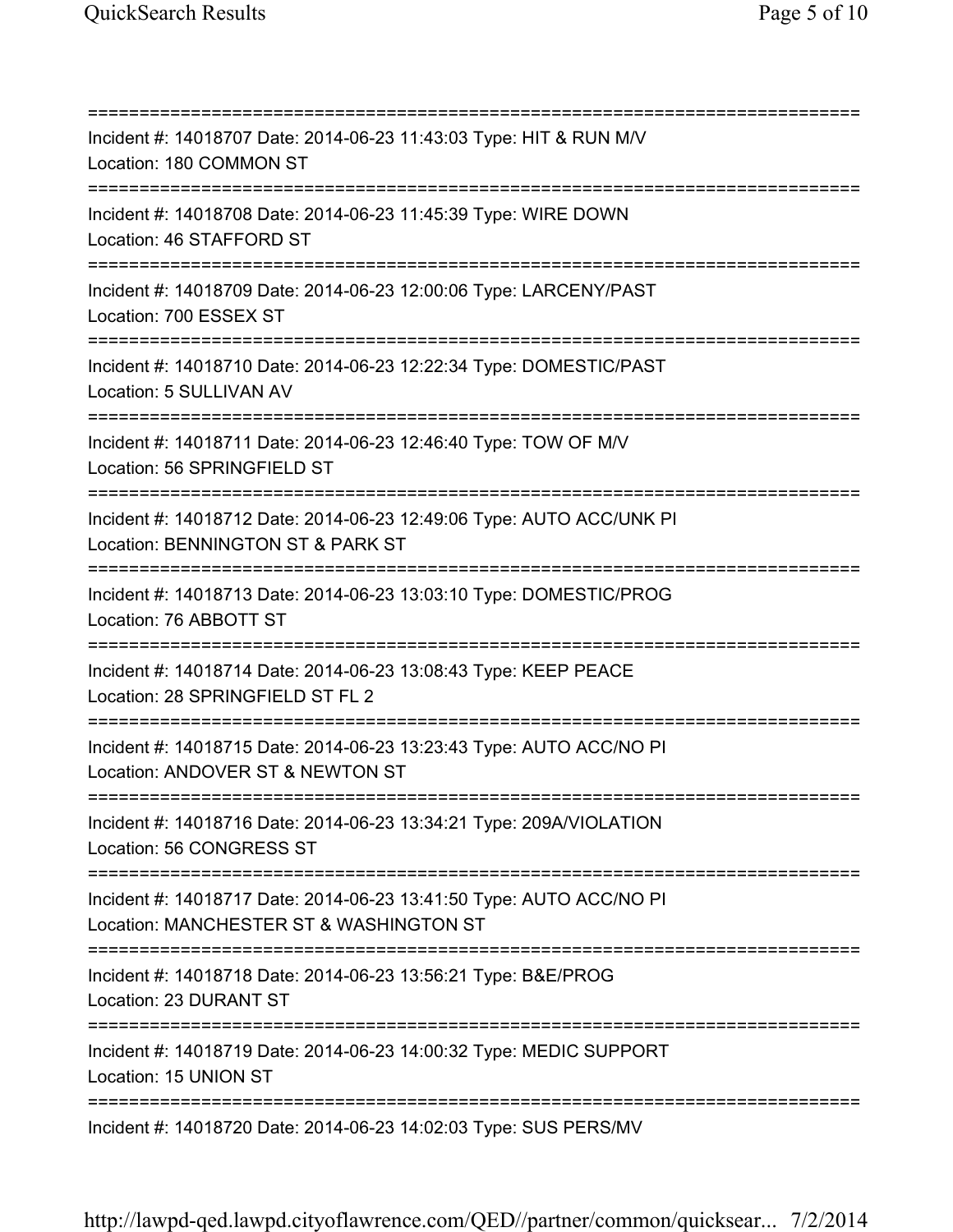=========================================================================== Incident #: 14018721 Date: 2014-06-23 14:05:56 Type: ASSSIT AMBULANC Location: 87 DORCHESTER ST =========================================================================== Incident #: 14018722 Date: 2014-06-23 14:10:00 Type: MV/BLOCKING Location: B G PECK CO / 50 SHEPARD ST =========================================================================== Incident #: 14018723 Date: 2014-06-23 14:20:44 Type: PARK & WALK Location: BROADWAY & HAVERHILL ST =========================================================================== Incident #: 14018724 Date: 2014-06-23 14:37:28 Type: DOMESTIC/PROG Location: 22 BYRON AV =========================================================================== Incident #: 14018725 Date: 2014-06-23 15:22:53 Type: PARK & WALK Location: 205 BROADWAY =========================================================================== Incident #: 14018726 Date: 2014-06-23 15:26:51 Type: AUTO ACC/PI Location: 41 SUMMER ST =========================================================================== Incident #: 14018727 Date: 2014-06-23 15:37:05 Type: SUS PERS/MV Location: 40 CEDAR ST =========================================================================== Incident #: 14018728 Date: 2014-06-23 15:43:39 Type: SUICIDE ATTEMPT Location: 18 WINTHROP AV FL 1 =========================================================================== Incident #: 14018729 Date: 2014-06-23 15:48:26 Type: UNWANTEDGUEST Location: 633 HAVERHILL ST FL 1STFL =========================================================================== Incident #: 14018730 Date: 2014-06-23 15:49:34 Type: KEEP PEACE Location: 296 AMES ST =========================================================================== Incident #: 14018731 Date: 2014-06-23 15:53:23 Type: TOW OF M/V Location: MICHAEL'S MOTOR SALES, INCORP / 54 WINTHROP AV =========================================================================== Incident #: 14018732 Date: 2014-06-23 15:58:17 Type: MAN DOWN Location: GOMEZ MARKET / 255 WATER ST =========================================================================== Incident #: 14018733 Date: 2014-06-23 16:03:48 Type: NOISE ORD Location: BROOKFIELD ST & KENNETH ST =========================================================================== Incident #: 14018734 Date: 2014-06-23 16:21:12 Type: SUS PERS/MV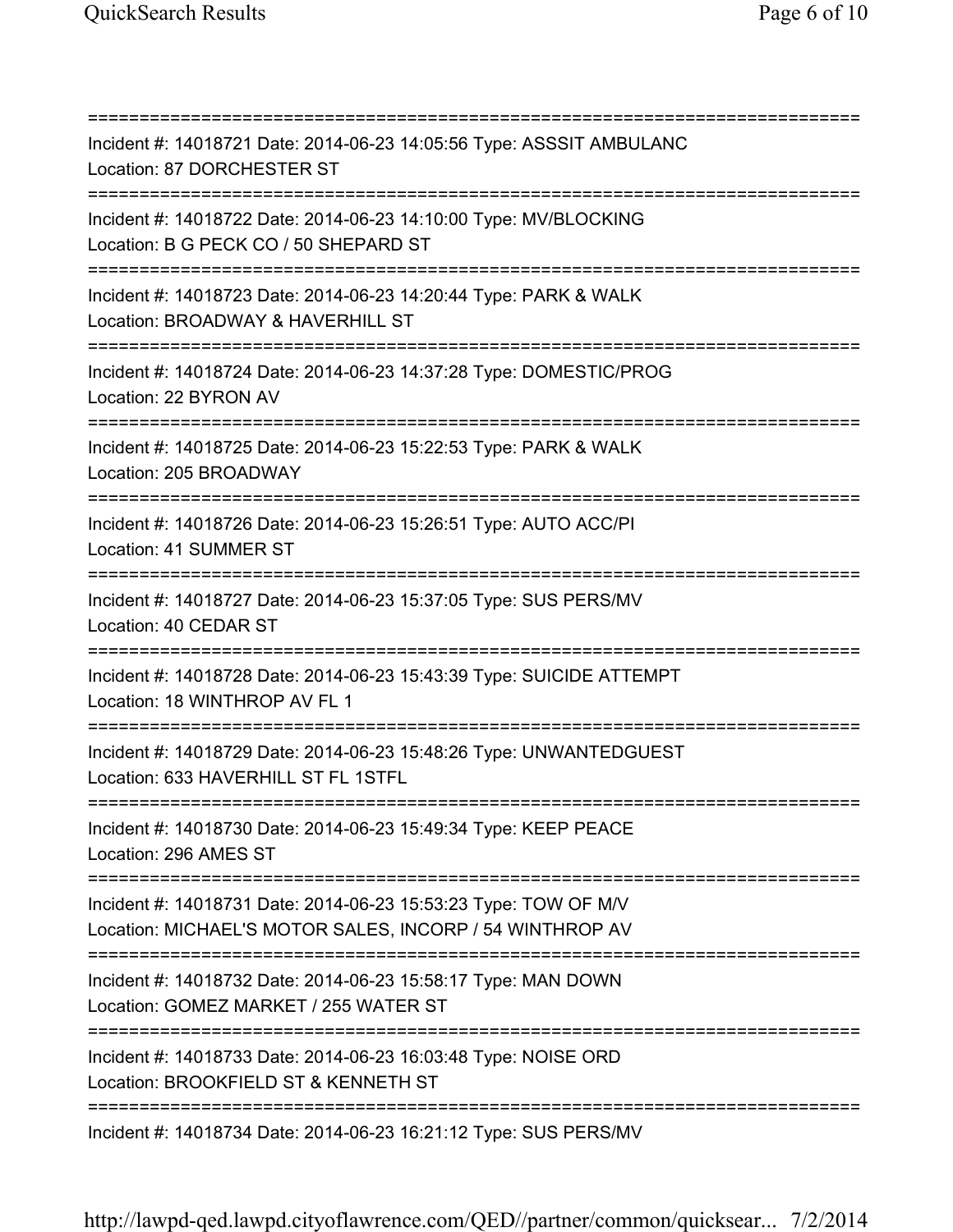| Location: S UNION ST & SALEM ST                                                                                                                             |
|-------------------------------------------------------------------------------------------------------------------------------------------------------------|
| ==========================<br>Incident #: 14018735 Date: 2014-06-23 16:25:30 Type: DOMESTIC/PROG<br>Location: 13 PORTLAND ST FL 2<br>====================== |
| Incident #: 14018736 Date: 2014-06-23 16:29:35 Type: TOW OF M/V<br>Location: BAILEY ST & FOSTER ST                                                          |
| Incident #: 14018737 Date: 2014-06-23 16:30:27 Type: WARRANT SERVE<br>Location: 90 LOWELL ST                                                                |
| Incident #: 14018738 Date: 2014-06-23 16:41:32 Type: A&B PAST<br>Location: 32 LAWRENCE ST                                                                   |
| ==================================<br>Incident #: 14018739 Date: 2014-06-23 16:42:14 Type: A&B D/W/ PROG<br>Location: 211 MERRIMACK ST                      |
| Incident #: 14018740 Date: 2014-06-23 16:46:45 Type: HIT & RUN M/V<br>Location: 59 MYRTLE ST                                                                |
| =================<br>Incident #: 14018741 Date: 2014-06-23 16:47:32 Type: HIT & RUN M/V<br>Location: 450 HAVERHILL ST                                       |
| Incident #: 14018742 Date: 2014-06-23 17:00:11 Type: A&B PROG<br>Location: S BROADWAY & SALEM ST                                                            |
| Incident #: 14018743 Date: 2014-06-23 17:17:18 Type: ALARM/BURG<br>Location: BOLTON EMERSON CORP. / 9 OSGOOD ST                                             |
| ___________________________________<br>Incident #: 14018744 Date: 2014-06-23 17:18:40 Type: INVESTIGATION<br>Location: 21 SPRINGFIELD ST                    |
| Incident #: 14018745 Date: 2014-06-23 17:21:59 Type: NOISE ORD<br>Location: 481 HIGH ST                                                                     |
| Incident #: 14018746 Date: 2014-06-23 17:28:18 Type: UNATENEDCHILD<br>Location: COMMON PARK / JACKSON ST                                                    |
| Incident #: 14018747 Date: 2014-06-23 17:33:09 Type: LOUD NOISE<br>Location: HENNESSEY SCHOOL / 122 HANCOCK ST                                              |
| <u>Indidant #: 11010710 Data: 2011 06:22:17:20:00 Tuna: DOMECTIO/DDOO</u>                                                                                   |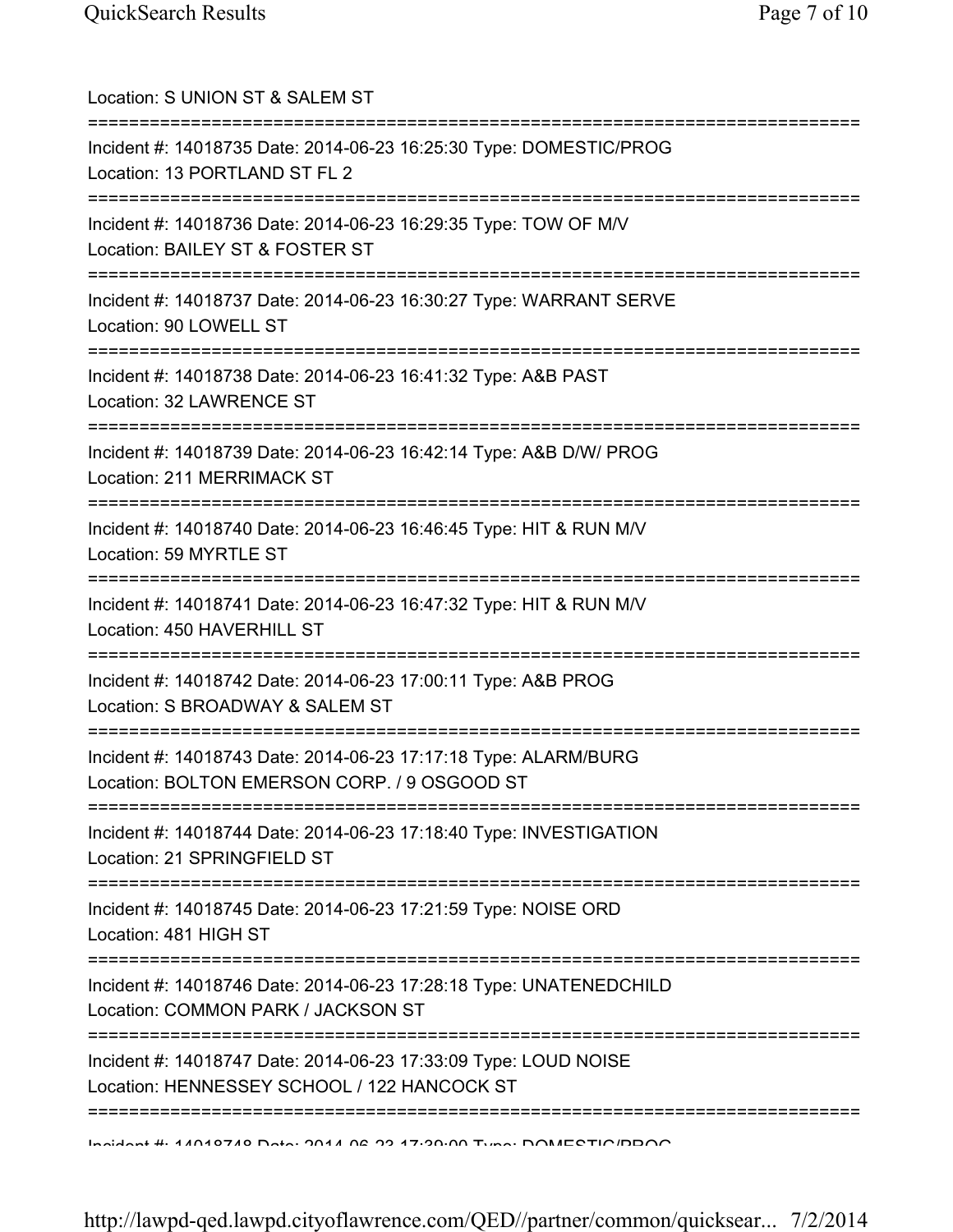| Location: 31 JACKSON ST #6                                                                                                      |
|---------------------------------------------------------------------------------------------------------------------------------|
| Incident #: 14018749 Date: 2014-06-23 18:08:13 Type: PARK & WALK<br>Location: BRADFORD ST & BROADWAY                            |
| Incident #: 14018750 Date: 2014-06-23 18:13:16 Type: PARK & WALK<br>Location: S BROADWAY & SALEM ST<br>:======================= |
| Incident #: 14018752 Date: 2014-06-23 18:13:56 Type: NOISE ORD<br>Location: 42 TOWER HILL ST                                    |
| Incident #: 14018751 Date: 2014-06-23 18:14:03 Type: DRUG VIO<br>Location: ANDOVER ST & S BROADWAY                              |
| Incident #: 14018753 Date: 2014-06-23 18:15:10 Type: LARCENY/PAST<br>Location: 92 NESMITH ST FL 1ST                             |
| Incident #: 14018754 Date: 2014-06-23 18:23:14 Type: SUS PERS/MV<br>Location: 80 MYRTLE ST<br>:====================             |
| Incident #: 14018755 Date: 2014-06-23 18:35:48 Type: ALARM/BURG<br>Location: RESD; VAZQUEZ 978688-3621 / 170 FERRY ST           |
| Incident #: 14018756 Date: 2014-06-23 18:40:26 Type: ASSSIT OTHER PD<br>Location: 478 RIVERSIDE DR                              |
| Incident #: 14018757 Date: 2014-06-23 19:06:45 Type: PARK & WALK<br>Location: BRADFORD ST & BROADWAY                            |
| Incident #: 14018758 Date: 2014-06-23 19:07:23 Type: CK WELL BEING<br>Location: OHIO AV & RIVERSIDE DR                          |
| Incident #: 14018759 Date: 2014-06-23 19:14:24 Type: B&E/PAST<br>Location: 56 ANDOVER ST FL 1ST                                 |
| Incident #: 14018760 Date: 2014-06-23 19:25:31 Type: WARRANT SERVE<br>Location: 71 BASSWOOD ST #1                               |
| ---------<br>Incident #: 14018761 Date: 2014-06-23 19:44:02 Type: NOTIFICATION<br>Location: 141 MARGIN ST                       |
|                                                                                                                                 |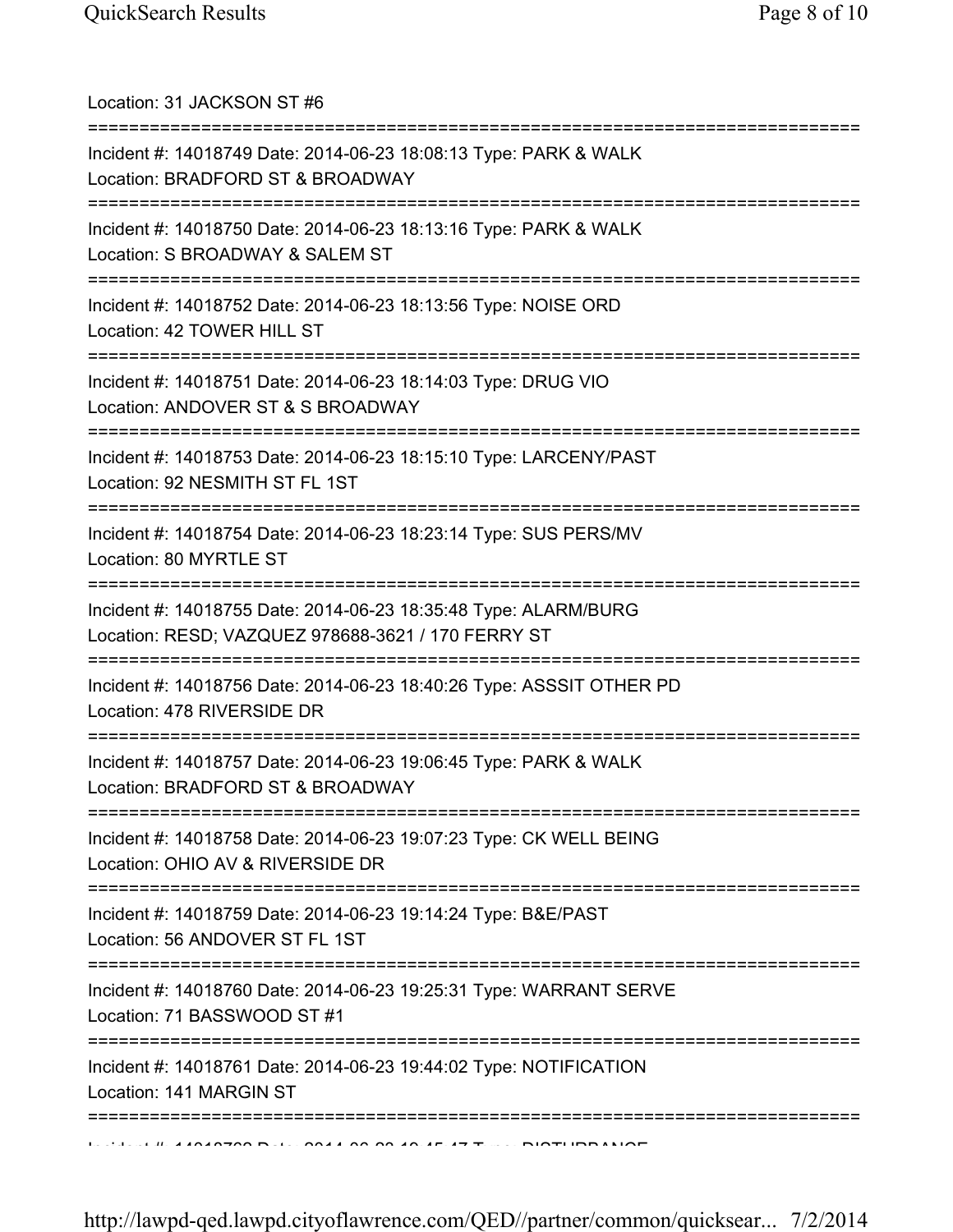| Location: 351 HOWARD ST                                                                                                                 |
|-----------------------------------------------------------------------------------------------------------------------------------------|
| Incident #: 14018763 Date: 2014-06-23 19:58:40 Type: NOISE ORD<br>Location: 107 STEARNS AV                                              |
| Incident #: 14018764 Date: 2014-06-23 20:03:03 Type: SUS PERS/MV<br>Location: 57 DANA ST                                                |
| Incident #: 14018765 Date: 2014-06-23 20:19:29 Type: NOISE ORD<br>Location: BROOKFIELD ST & INMAN ST                                    |
| Incident #: 14018766 Date: 2014-06-23 20:28:05 Type: DRUG VIO<br>Location: LAWRENCE ST & TRENTON ST<br>================================ |
| Incident #: 14018767 Date: 2014-06-23 20:29:51 Type: TRESPASSING<br>Location: POOL / HIGH ST & STORROW ST                               |
| Incident #: 14018768 Date: 2014-06-23 20:35:35 Type: ROBBERY PAST<br><b>Location: NORTH COMMON</b>                                      |
| Incident #: 14018769 Date: 2014-06-23 20:41:14 Type: M/V STOP<br>Location: 60 E PLEASANT ST                                             |
| Incident #: 14018770 Date: 2014-06-23 20:51:40 Type: MISSING PERS<br>Location: 111 LOWELL ST FL 3                                       |
| Incident #: 14018771 Date: 2014-06-23 20:54:21 Type: NOISE ORD<br>Location: 38 EXCHANGE ST                                              |
| Incident #: 14018773 Date: 2014-06-23 20:55:12 Type: STOLEN PROP<br>Location: 51 BRUCE ST                                               |
| Incident #: 14018772 Date: 2014-06-23 20:56:00 Type: FIRE WORKS<br>Location: HOWARD PARK / LAWRENCE ST                                  |
| Incident #: 14018774 Date: 2014-06-23 21:09:44 Type: NOISE ORD<br>Location: 108 STEARNS AV                                              |
| Incident #: 14018775 Date: 2014-06-23 21:14:19 Type: MAN DOWN<br>Location: DISCOUNT LIQUORS / 103 BROADWAY                              |
|                                                                                                                                         |